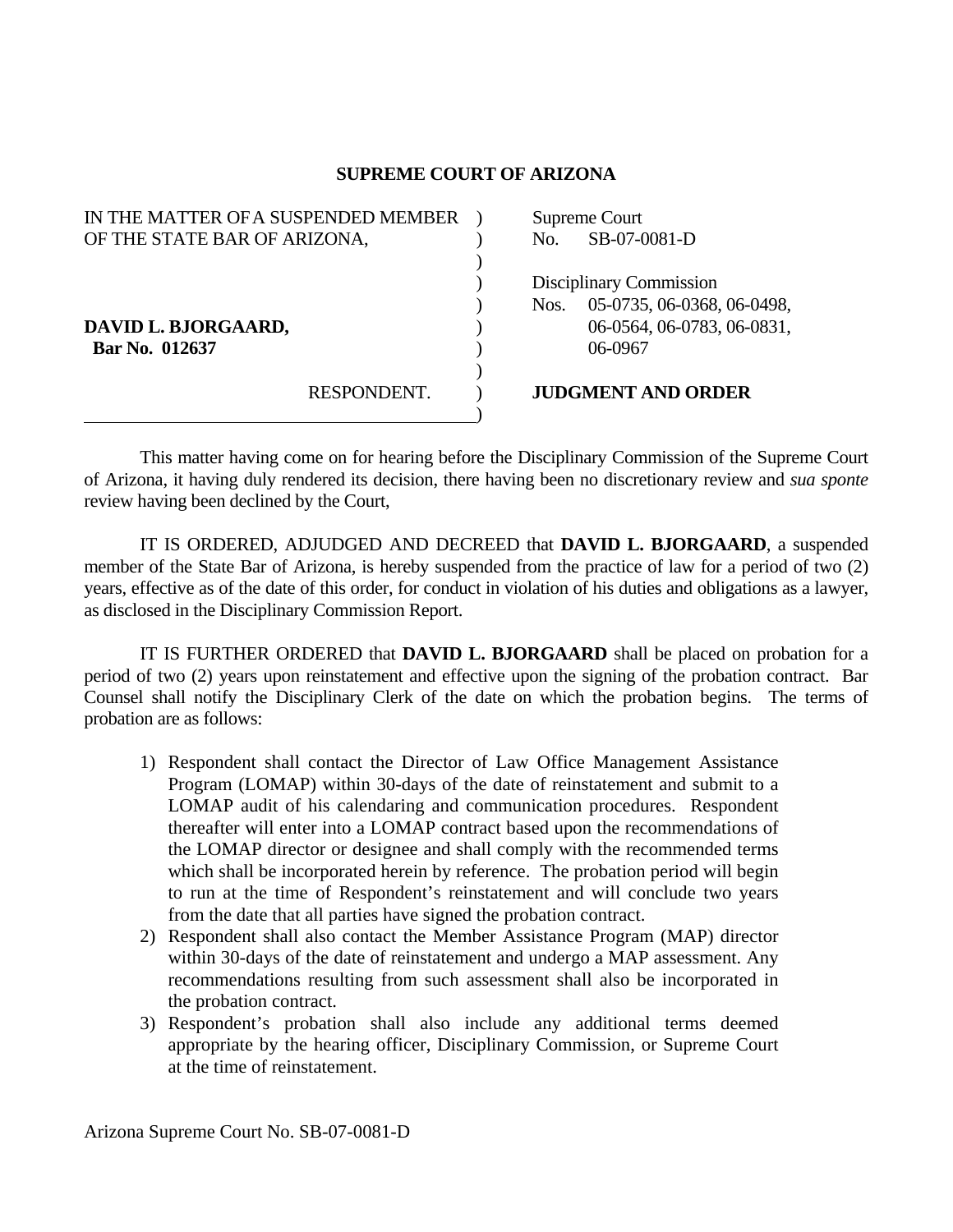Page 2 of 2

- 4) Respondent shall refrain from engaging in any conduct that would violate the Rules of Professional Conduct or other Rules of the Supreme Court of Arizona.
- 5) Respondent shall pay the costs incurred in these disciplinary proceedings including costs incurred by the State Bar of Arizona, Disciplinary Clerk and Supreme Court of Arizona.
- 6) Respondent shall pay restitution to Robert Landis in the amount of \$1,200.00 and participate in fee arbitration with the clients in Counts Two, Five and Six.
- 7) In the event that Respondent fails to comply with any of the foregoing conditions, and the State Bar receives information to that effect, bar counsel shall file with the Hearing Officer a Notice of Non-Compliance, pursuant to Rule 60(a)(5), Ariz. R. Sup. Ct. The Hearing Officer shall conduct a hearing within thirty days after receipt of said notice, to determine whether the terms of probation have been violated and if an additional sanction should be imposed. In the event there is an allegation that any of these terms have been violated, the burden of proof shall be on the State Bar of Arizona to prove non-compliance by clear and convincing evidence.

 IT IS FURTHER ORDERED that **DAVID L. BJORGAARD** shall pay restitution in the following amounts to the following individual:

Robert Landis \$1,200.00

 IT IS FURTHER ORDERED that Respondent shall comply with all the provisions of Rule 72, Rules of the Supreme Court of Arizona, including, but not limited to, Rule 72(a), which requires that Respondent notify all of his clients, within ten (10) days from the date hereof, of his inability to represent them and that he should promptly inform this Court of his compliance with this Order as provided in Rule 72(e).

 IT IS FURTHER ORDERED that Respondent shall comply with all rule provisions regarding reinstatement proceedings.

 IT IS FURTHER ORDERED that pursuant to Rule 60(b), the State Bar of Arizona is granted judgment against **DAVID L. BJORGAARD** for costs and expenses of these proceedings in the amount of \$1,495.00, together with interest at the legal rate from the date of this judgment.

DATED this day of , 2007.

 RACHELLE M. RESNICK Clerk of the Court